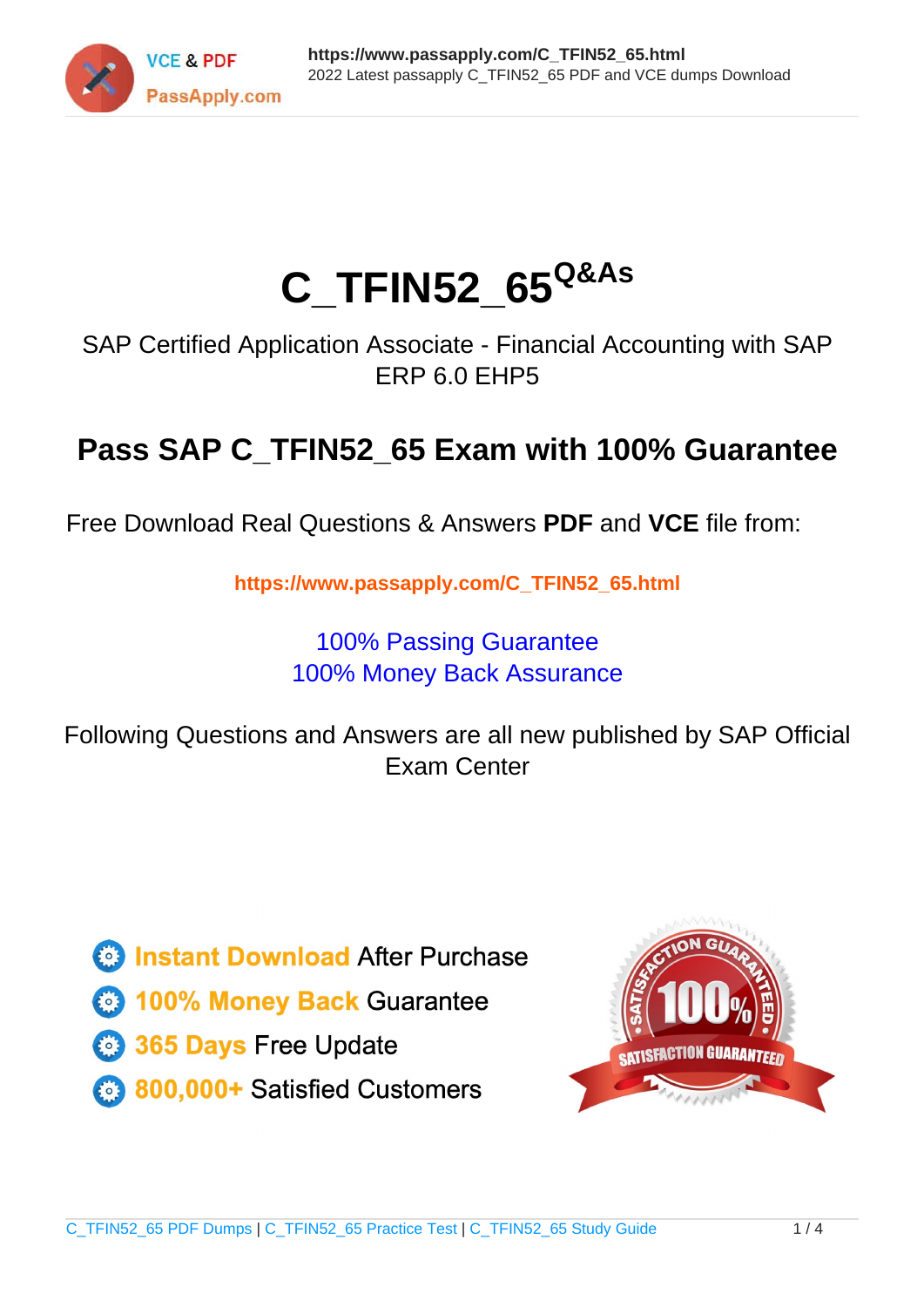

#### **QUESTION 1**

At the end of a fiscal year the system carries forward the balance of certain accounts to a special retained earnings account and sets them to zero.

Which accounts are treated in such a manner?

- A. Balance sheet and profit accounts
- B. Profit accounts
- C. Balance sheet accounts
- D. Accounts only managed on the basis of open items

Correct Answer: B

#### **QUESTION 2**

A customer wants to use document splitting to enable balance sheets by segments.

How do you set up the document split? (Choose two)

- A. Assign all document types to business transactions and business transaction variants.
- B. Define splitting rules.
- C. Define a non-leading ledger for the split documents.
- D. Assign the splitting method to the transaction variant.

Correct Answer: AB

#### **QUESTION 3**

Which of the following are the main components of a drilldown report?

- A. Variables and general selection criteria
- B. Variables and key figures
- C. Characteristics and variables
- D. Characteristics and key figures

Correct Answer: D

#### **QUESTION 4**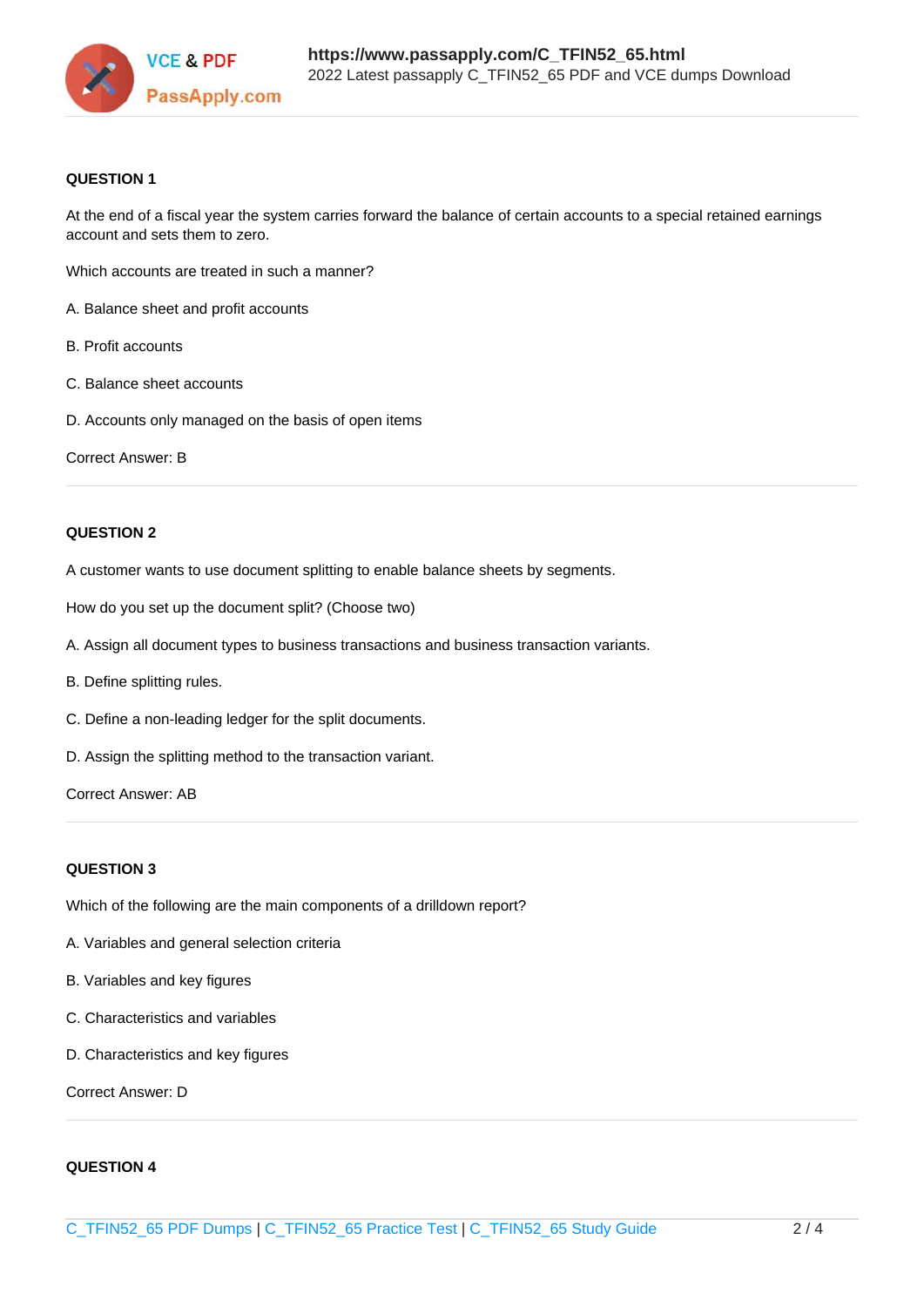

Which SAP NetWeaver component realizes cross-system application processes?

- A. SAP Enterprise Portal (SAP EP)
- B. SAP Exchange Infrastructure (SAP XI)
- C. SAP Master Data Management (SAP MDM)
- D. SAP Business Warehouse (SAP BW)

Correct Answer: B

#### **QUESTION 5**

When dealing with Financial Statement Versions (FSVs), how do you ensure that the requirements of the various target groups (for example auditors, tax authorities, and banks) are satisfied?

- A. Create different FSVs based on the needs of the target group.
- B. Create different versions of the same FSV.
- C. Create one FSV and enhance it with different sets of notes.
- D. Create one FSV, then save different variants based on the needs of the various groups.

Correct Answer: A

[C\\_TFIN52\\_65 PDF Dumps](https://www.passapply.com/C_TFIN52_65.html) [C\\_TFIN52\\_65 Practice Test](https://www.passapply.com/C_TFIN52_65.html) [C\\_TFIN52\\_65 Study Guide](https://www.passapply.com/C_TFIN52_65.html)